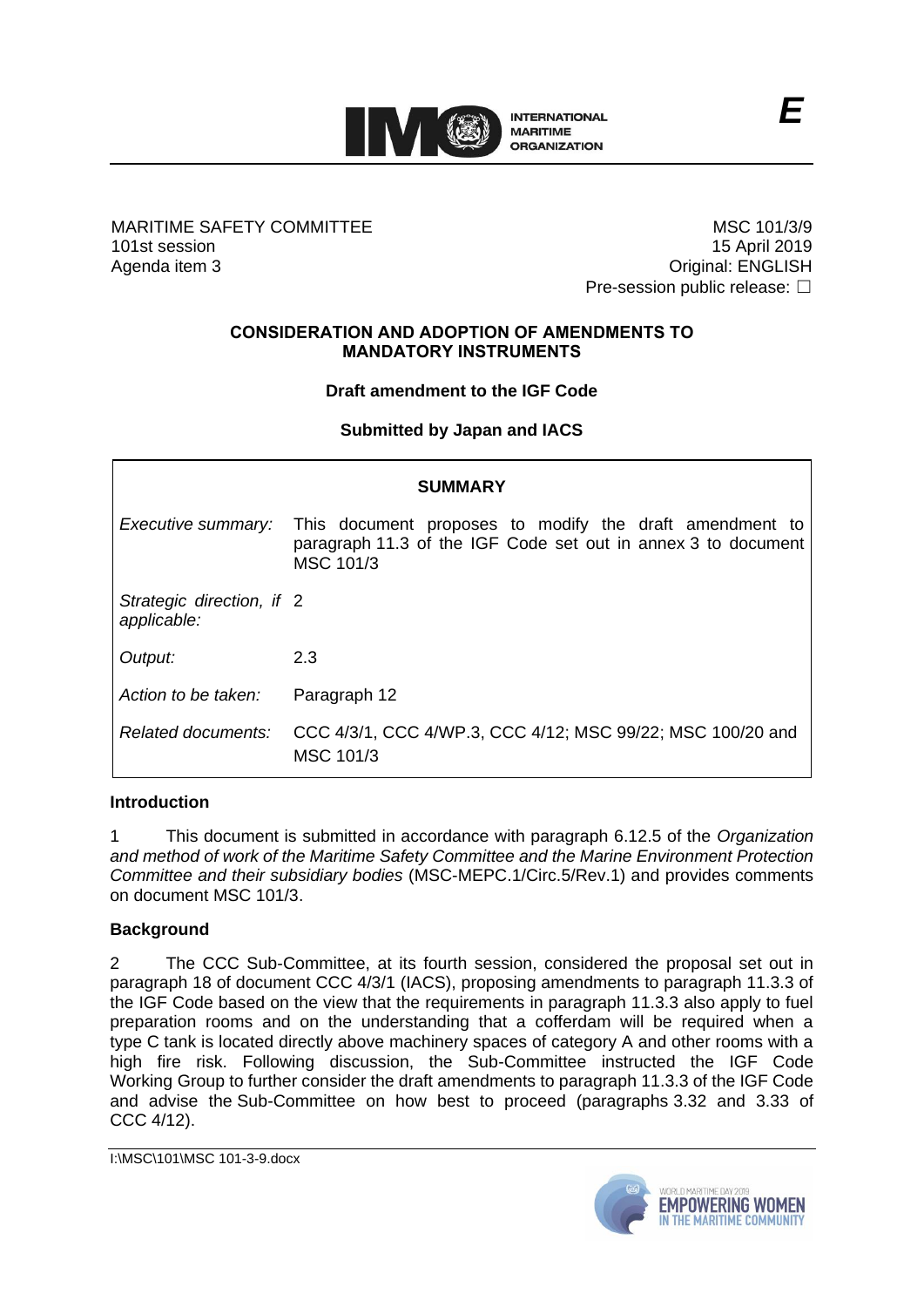3 The Sub-Committee, having considered the part of the report of the Working Group on Amendments to the IGF Code and Development of Guidelines for Low-flashpoint Fuels (CCC 4/WP.3), endorsed the draft amendments prepared by the Working Group and invited the Committee to approve it with a view to adoption at MSC 100 (paragraphs 3.42 to 3.44 of CCC 4/12).

4 MSC 99, having considered the draft amendments to parts A and A-1 of the IGF Code prepared by CCC 4, agreed to hold the approval of the draft amendments in abeyance and instructed CCC 5 to reconsider the draft amendments to regulation 9.5.6 and report the outcome to MSC 100 as an urgent matter (paragraphs 8.4 and 8.5 of MSC 99/22).

5 MSC 100 approved the draft amendments to parts A and A-1 of the IGF Code as prepared by CCC 4 with a view to adoption at MSC 101 (paragraph 11.5 of MSC 100/20). The draft amendments to the IGF Code are set out in annex 3 to document MSC 101/3.

6 The draft amendment to paragraph 11.3 of the IGF Code is to amend regulation 11.3.3 as follows:

"11.3.3 The space containing the fuel containment system shall be separated from the machinery spaces of category A or other rooms with high fire risks. The separation shall be done by a cofferdam of at least 900 mm with insulation of A-60 class. When determining the insulation of the space containing the fuel containment system from other spaces with lower fire risks, the fuel containment system shall be considered as a machinery space of category A, in accordance with SOLAS regulation II-2/9. The boundary between spaces containing fuel containment systems shall be either a cofferdam of at least 900 mm or A-60 class division. For type C tanks, the fuel storage hold space may be considered as a cofferdam.",

and to add the following new regulation 11.3.3*bis*:

"11.3.3*bis* Notwithstanding 11.3.3, for ships constructed on or after [date of entry into force], for type C tanks, the fuel storage hold space may be considered as a cofferdam provided the type C tank is not located directly above machinery spaces of category A or other rooms with high fire risk. When the fuel storage hold space is considered as a cofferdam, the minimum distance to the A-60 boundary from the outer shell of the type C tank or the boundary of the tank connection space, if any, shall be at least 900 mm."

## **Discussion**

7 The co-sponsors consider that draft new regulation 11.3.3*bis* can further be clarified from the following three viewpoints:

- .1 the words "notwithstanding 11.3.3" are vague, since the intent can be understood "notwithstanding the last sentence in 11.3.3", taking into account the original proposal in document CCC 4/3/1;
- .2 the first sentence in draft new regulation 11.3.3*bis* says nothing about the cases other than the case of "the type C tank is not located directly above machinery spaces of category A or other rooms with high fire risk", while the intent of this amendment is to restrict the situation for considering the fuel storage hold space as a cofferdam only in the specific case; and
- .3 the last sentence in draft new regulation 11.3.3*bis* is applicable only for ships constructed on or after [date of entry into force].